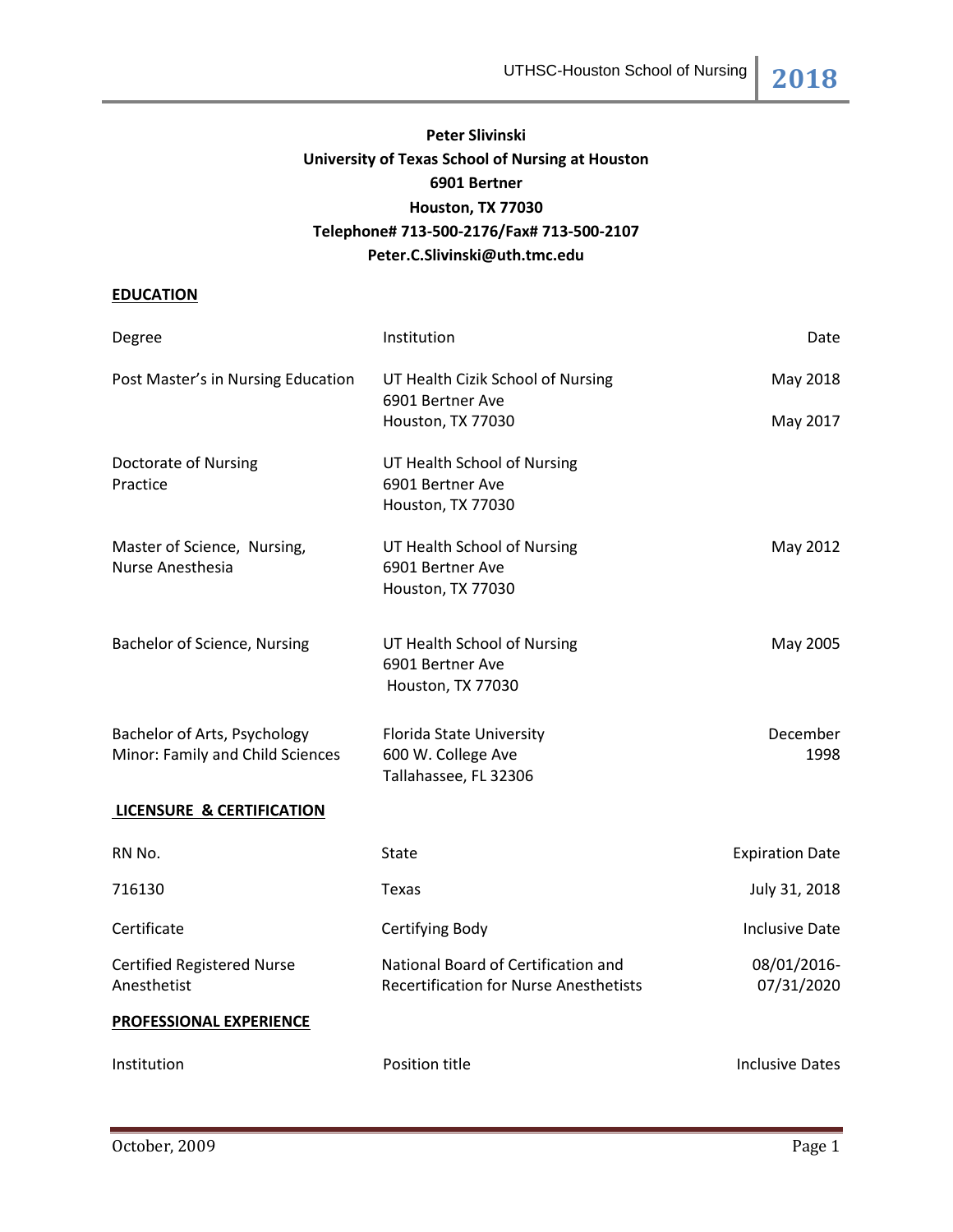| UT Health School of Nursing<br>6901 Bertner Ave<br>Houston, TX 77030                                                 | <b>Teaching Associate</b>                                                  | July 2016-<br>Present          |
|----------------------------------------------------------------------------------------------------------------------|----------------------------------------------------------------------------|--------------------------------|
| <b>Cancer Center</b><br>1515 Holcombe Blvd, Houston, Texas,<br>77030                                                 | The University of Texas MD Anderson Certified Registered Nurse Anesthetist | July 2012-June<br>2016         |
| Saint Luke's Episcopal Hospital and<br>Texas Heart Institute 6720 Bertner<br>Avenue, Houston, Texas, 77030           | <b>Registered Nurse</b>                                                    | January 2007-<br>August 2010   |
| <b>NovaPro Travel Nurse Staffing</b><br>1408 North West Shore Boulevard,<br>Suite 300, Tampa, FL 33607               | <b>Registered Nurse</b>                                                    | June 2006-<br>December<br>2006 |
| Saint Luke's Episcopal Hospital and<br><b>Texas Heart Institute</b><br>6720 Bertner Avenue, Houston,<br>Texas, 77030 | <b>Registered Nurse</b>                                                    | May 2005-<br>May 2006          |
| Hillsborough County School District<br>Eisenhower Middle School<br>7620 Big Bend Road Gibsonton, FL<br>33534         | Seventh Grade Science Teacher                                              | December<br>2000- June<br>2002 |
| <b>HONORS &amp; AWARDS</b>                                                                                           |                                                                            |                                |
| Award                                                                                                                | Awarding Organization                                                      | Date                           |
| John P. McGovern<br>Outstanding                                                                                      | UT Health Cizik School of Nursing                                          | May 2018                       |
| The MSN Faculty Award of Excellence UT Health School of Nursing                                                      |                                                                            | May 2012                       |
| Summa Cum Luade                                                                                                      | UT Health School of Nursing                                                | May 2005                       |
| International Honor Society of<br><b>Nursing</b>                                                                     | Sigma Theta Tau                                                            | May 2005                       |
| Cum Luade                                                                                                            | Florida State University                                                   | December<br>1998               |
| Golden Key Member                                                                                                    | Golden Key International Honour Society                                    | December<br>1998               |